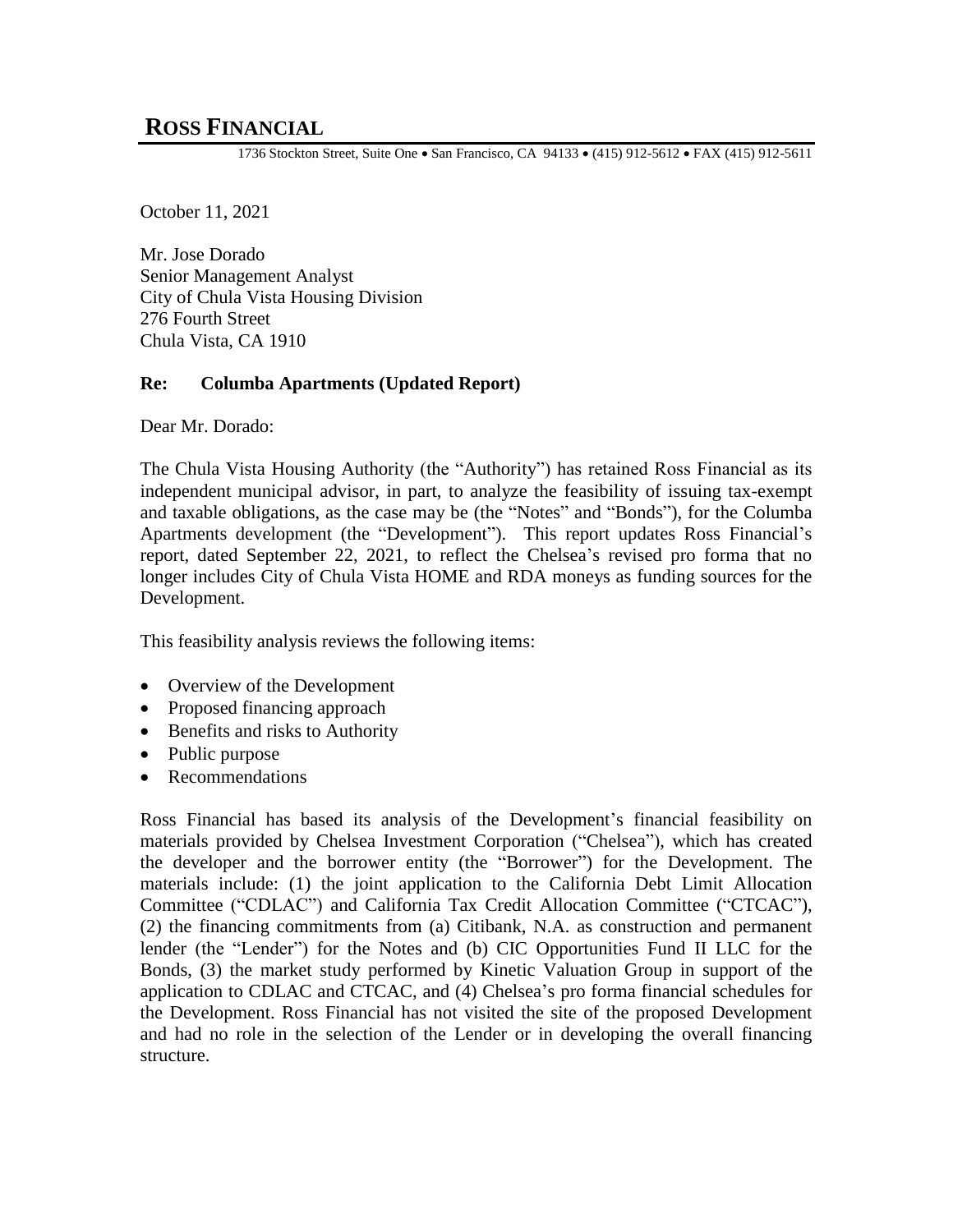Mr. Jose Dorado Re: Columba Apartments October 11, 2021 Page 2 of 9

### **OVERVIEW OF THE DEVELOPMENT**

*Development Summary*. The Development is a new construction multifamily rental housing development that will contain 200 1-bedroom, 2-bedroom and 3-bedroom units in two four and five story residential buildings, serviced by elevators. The Development will consist of 178 affordable units plus 2 restricted manager's units. The Development will contain 34 units with accessible bathrooms and wheelchair barrier-free shower stalls and 21 units with features to assist residents with communication impairments.

The Development will be Type III modified construction with a concrete foundation, stucco exterior and a flat roof. The Development will have 325 parking spaces in a 3 level Type I concrete parking structure  $-260$  spaces, including 8 accessible, will be covered. The Development will provide: 3,376 square feet of community space, including a computer lab/lounge, four rental offices and a community room; two landscaped courtyards totaling approximately 17,600 square feet, which will include a tot lot, bocce ball, four barbeque areas; and two laundry rooms. Unit amenities include: central heat and air conditioning, window coverings, vinyl flooring in the kitchen and bathrooms, stove/oven, refrigerator, dishwasher and garbage disposal. Service amenities include: adult education and skill building classes, ESL, art, job counseling, financial literacy, health and wellness.

*Unit and Affordability Mix*. The unit mix and affordability restrictions for Development is expected to be as follows:

| Columba            | <b>Unit Mix</b> | $30\%$ AMI** | $50\%$ AMI** | $60\%$ AMI** |
|--------------------|-----------------|--------------|--------------|--------------|
| 1 Bedroom/1 Bath   | 56              |              |              |              |
| 2 Bedroom/1 Bath   | 86*             |              |              |              |
| 3Bedroom/2Bath     | 58*             |              |              |              |
| <b>Total Units</b> | 200             |              |              | 158          |

\*Includes 1 manager's unit in each unit type that are unrestricted

\*\* AMI = Area median income; Manager's units are not subject to affordability restrictions

Specifically:

- 108 units will be restricted pursuant to the City's bond policy due to its issuance of the Notes and Bonds; and
- The remaining units will be restricted to CTCAC rents

*Description of Project Site*. The Development is to be constructed on a 3.07 acre site located in the Otay Ranch General Development Plan in the Eastern Urban Center, also known as the Millenia Development. Columba Apartments is surrounded by recent multiuse developments, including office, commercial and high density residential within 0.5 to 1.0 mile from the site. The site is located south of Chelsea's prior projects, known as Duetta and Volta Apartments, completed in 2016.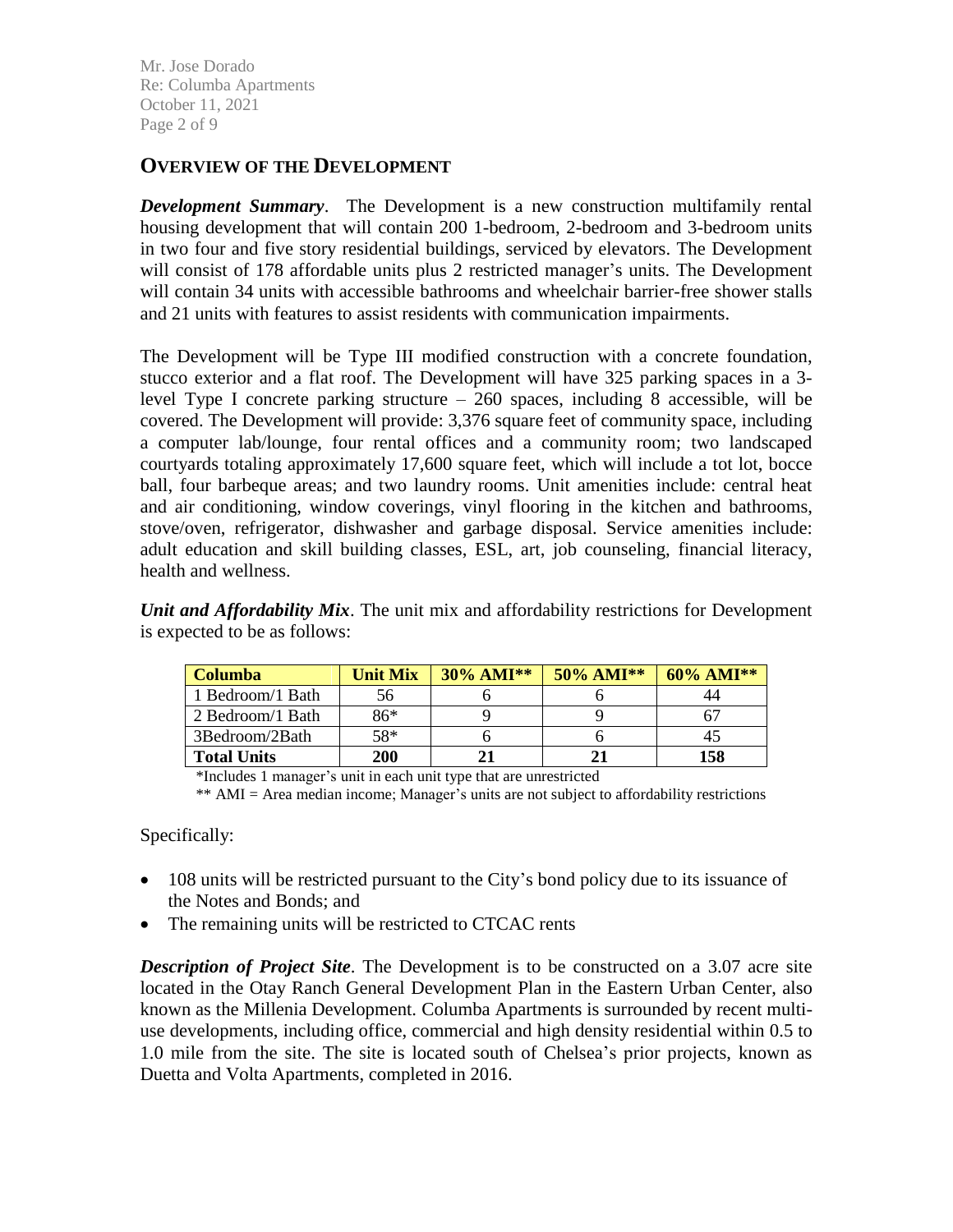Mr. Jose Dorado Re: Columba Apartments October 11, 2021 Page 3 of 9

*Ownership of the Development/Borrower*. The ownership entity for the Development will be a Millenia CIC, L.P., a single asset California limited partnership consisting of: (a) CIC Millenia, LLC, created by Chelsea, which will serve as Administrative General Partner, (b) Pacific Southwest Community Development Corporation, a California notfor-profit public benefit corporation which will serve as Managing General Partner and (c) a tax credit limited partnership entity created by Raymond James Tax Credit Funds, Inc.

**Chelsea Experience**. According to Chelsea, the firm has 35 years of experience in financing, developing and/or rehabilitating multifamily rental housing. This experience encompasses 11,000 units in the Western United States, including more than 6,000 affordable housing units in Chula Vista, San Diego and Carlsbad. Chelsea's most recent activity with the Housing Authority includes:

- St. Regis Park Apartments, a 119-unit family project that Chelsea acquired and rehabilitated in 2000 and again rehabilitated in 2019;
- Duetta Apartments, a 87-unit new construction family project located at 1715 Orion Avenue, which opened in the  $4<sup>th</sup>$  quarter of 2017;
- Volta Apartments, a 123-unit new construction senior project located at 1734 Solstice Avenue, which opened in the  $4<sup>th</sup>$  quarter of 2017.

*CDLAC/CTCAC*. On February 4, 2021, the Housing Authority filed a joint application to CDLAC and CTCAC requesting a private activity bond allocation of \$52,100,000 for the Development, along with a reservation of 4% Federal and State tax credits. The CTCAC application proposed income set-asides based on income-averaging. On April 28, 2021, CDLAC awarded a private activity bond allocation in the requested amount and CTCAC reserved the requested 4% Federal and State tax credits. The CDLAC allocation will expire on October 25, 2021.

In connection with the CDLAC/CTCAC application process, on January 19, 2021, the Housing Authority adopted a resolution of intent to issue tax-exempt obligations for the Development and authorized the submission of an application to CDLAC. Three weeks prior, on December 29, 2020, a TEFRA hearing, duly noticed, was held before the City Council at which time the Development was approved for purposes of Section 147 of the Internal Revenue Code. The TEFRA approval was signed January 19, 2021.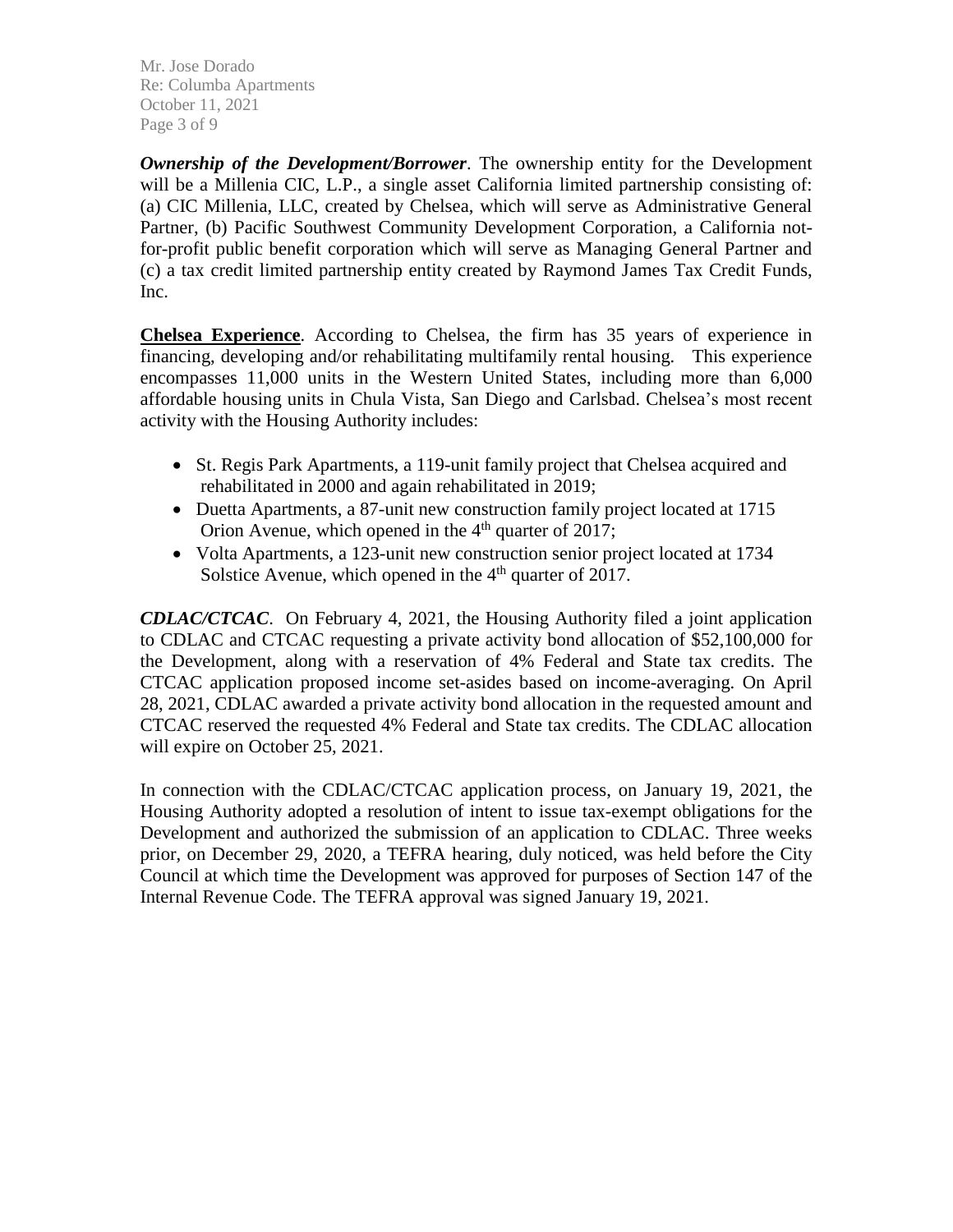Mr. Jose Dorado Re: Columba Apartments October 11, 2021 Page 4 of 9

## **PROPOSED FINANCING**

*Project Costs and Funding.* According to most recent projections provided by Chelsea, the total costs of the Development, including construction and all soft costs, are estimated at \$102,349,538. The estimated sources of funds will differ during the construction period and following construction and lease-up ("at permanent"), as shown in the following table based on the most recent projections:

| <b>Sources of Funds</b>                   | <b>Construction</b> | <b>Permanent</b> |  |  |
|-------------------------------------------|---------------------|------------------|--|--|
| <b>Tax-Exempt Note Proceeds</b>           | \$49,500,000        | \$36,580,000     |  |  |
| <b>Taxable Note Proceeds</b>              | 24,295,706          |                  |  |  |
| <b>Tax-Exempt Junior Bond Proceeds</b>    | 2,600,000           | 2,600,000        |  |  |
| <b>Accrued Interest - Junior Bonds</b>    | 569,507             | 711,883          |  |  |
| Federal Low Income Housing Tax Credits    | 6,410,970           | 42,739,797       |  |  |
| <b>State Tax Credits</b>                  | 631,061             | 4,207,072        |  |  |
| <b>Seller Note</b>                        | 9,491,775           | 9,491,775        |  |  |
| <b>Bond Deposit Refund</b>                | 103,500             | 103,500          |  |  |
| <b>Deferred Costs</b>                     | 2,831,508           |                  |  |  |
| Deferred Developer Fee                    | 5,915,511           | 5,915,511        |  |  |
| <b>Total</b>                              | \$102,349,538       | \$102,349,538    |  |  |
| <b>Uses of Funds</b>                      |                     |                  |  |  |
| <b>Land Cost</b>                          | \$14,491,775        | \$14,491,775     |  |  |
| <b>Offsite Public Improvements</b>        | 1,250,011           | 1,250,011        |  |  |
| Site Work                                 | 1,893,052           | 1,893,052        |  |  |
| Construction                              | 39,571,291          | 39,571,291       |  |  |
| Overhead, Profit, General Conditions      | 6,128,086           | 6,128,086        |  |  |
| Architectural & Engineering/Design Assist | 2,244,892           | 2,244,892        |  |  |
| Contingency Costs (Owner, Hard and Soft)  | 4,075,001           | 4,075,001        |  |  |
| <b>Impact Fees and Permits</b>            | 14,634,126          | 14,634,126       |  |  |
| Financing Fees and Interest               | 7,562,799           | 7,562,799        |  |  |
| Reserves                                  | 768,590             | 768,590          |  |  |
| Misc. Soft Costs and Legal                | 1,316,514           | 1,316,514        |  |  |
| Developer Fee*                            | 8,413,401           | 8,413,401        |  |  |
| <b>Total</b>                              | \$102,439,538       | \$102,439,538    |  |  |

\*Cash developer fee is \$2,304,390 with \$5,915,511 deferred

*Description of Financing*. The expectation (based on the most recent pro forma) is that the Housing Authority will issue:

- The Notes in two series: (a) a tax-exempt series in the estimated amount of \$49,500,000 and (b) a taxable series in the estimated amount of \$24,295,706.
- The Bonds in one series in the estimated amount of \$2,600,000. (Note: The aggregate par of the tax-exempt Note and the Bonds may not exceed \$52,100,000)

The Notes will have the following features: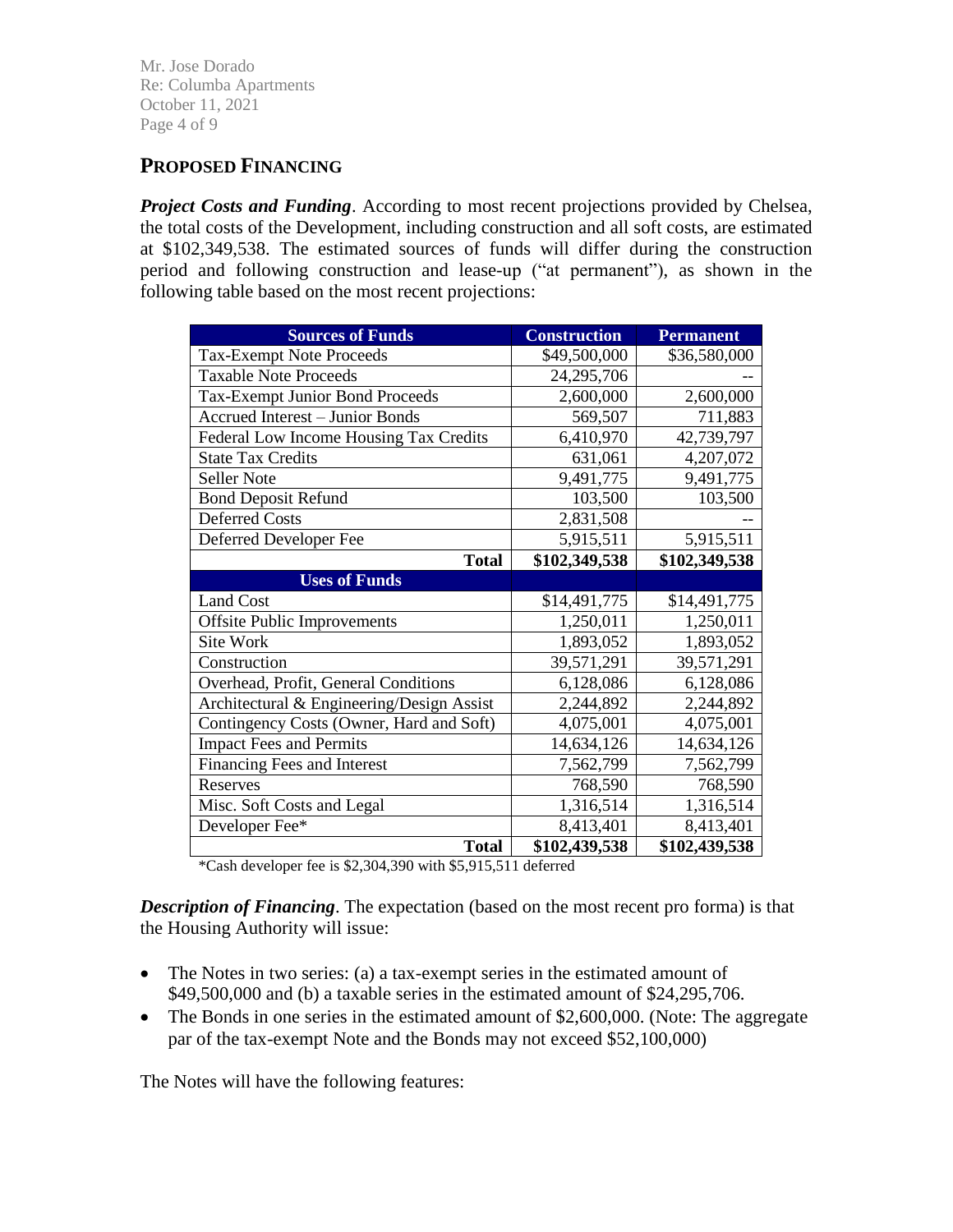Mr. Jose Dorado Re: Columba Apartments October 11, 2021 Page 5 of 9

- Each Note will be funded by Citibank, N.A. (the "Lender");
- The Notes will be issued on a draw down basis, with interest payable only on the amounts drawn;
- Following lease-up (expected in 6 months after construction completion) (at "Conversion"), the taxable Note will be repaid in full and the tax-exempt Note will be paid down to a permanent estimated par of \$36,580,000. The sources of repayment will be Federal and State low income housing tax credits.
- Prior to Conversion, the tax-exempt Note will bear a variable interest rate equal to 30 Day SOFR + 1.86% and the taxable Note will bear a variable interest rate equal to 30 Day SOFR + 2.36%. SOFR, which stands for "Secured Overnight Financing Rate", is the successor index to LIBOR which is scheduled to be phased out by June 30, 2023. At Conversion, the tax-exempt Note will convert to a fixed rate that will be set at Closing. The rate will be established by reference to a formula (19-year LIBOR +2.20%) and is estimated at 4.10% in the current market. The pro forma assumes a construction loan rate of 3.53% and a permanent loan rate of 4.10%.
- The tax-exempt Note will have a stated maturity of 34 years from Closing (i.e., in 2055) but will be subject to mandatory prepayment in 19 years after Closing (i.e., in 2040). Following Conversion, the tax-exempt Note will amortize on a 40-year basis. The taxable Note is expected to have a stated maturity of approximately 4 years from Closing and will be repaid in full at Conversion as noted above.
- The Notes are expected to close by October 25, 2021.

The Bonds will have the following features:

- The Bonds will be purchased by CIC Opportunities Fund III, LLC (the "Fund"), which was formed by Chelsea. Due to Federal Tax limitations, no more than 49% of the Fund will consist of principals of Chelsea, the Borrower or related entities;
- The Bonds will be issued on a cash basis with proceeds delivered at Closing and held by U.S. Bank National Association as trustee;
- The interest on the Bonds will be at a tax-exempt rate of 7.50%;
- The Bonds will be issued as subordinate obligations payable from residual revenues of the Development after payment of the Notes;
- The expected stated maturity of the Bonds is 45 years;
- The Bonds will close at the same time as the Notes, by October 25, 2021.

The Lender will execute a document representing that it has sufficient knowledge and experience to evaluate the risks and merits associated with making the loans evidenced by the Notes and its intention to hold the Notes for its account. The Lender may transfer all or a portion of the Notes only to transferees that execute a document with similar representations. The Fund will execute a similar document with respect to the Bonds and is expected to hold the Bonds through maturity or prior repayment.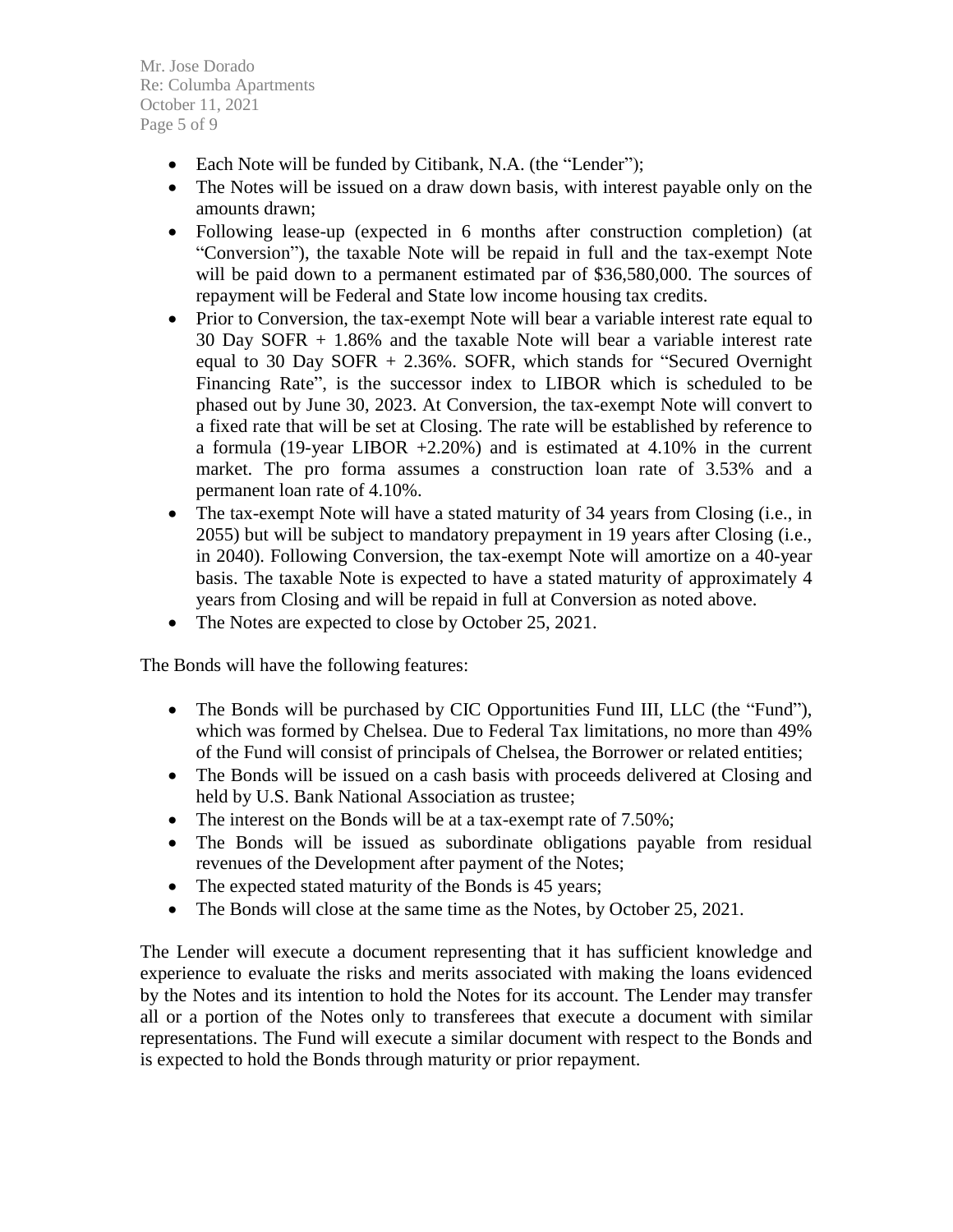Mr. Jose Dorado Re: Columba Apartments October 11, 2021 Page 6 of 9

*Affordability Restrictions*. The Development will be subject to the following regulatory restrictions and terms:

- Tax-Exempt Note and Bond Regulatory Agreement requirements (including voluntary elections made to CDLAC) for a 55-year term; and
- Tax Credit Regulatory Agreement requirements under which all tax credit units must be affordable at or below 60% AMI for a 55-year term to remain eligible for tax credits.

*Cash Flow for the Developments*. The Borrower provided pro forma cash flows for the Development. The following table summarizes key elements of the most recent proforma:

|                                                            | Columba       |  |  |
|------------------------------------------------------------|---------------|--|--|
| <b>Assumptions</b>                                         |               |  |  |
| Vacancy                                                    | 5%            |  |  |
| <b>Revenue Escalation</b>                                  | 2%            |  |  |
| <b>Operating Expense Escalation</b>                        | 3%            |  |  |
|                                                            |               |  |  |
| <b>Cash Flow and Coverage</b>                              |               |  |  |
| Stabilized Net Income - First Full Year                    | \$3,367,387   |  |  |
| Expenses                                                   | (1, 141, 382) |  |  |
| <b>Resident Services</b>                                   | (13,320)      |  |  |
| <b>Replacement Reserve</b>                                 | (50,000)      |  |  |
| Authority Bond Monitoring and Admin Fee                    | (21,000)      |  |  |
| Net Operating Income                                       | \$2,141,685   |  |  |
| Tax-Exempt Note Debt Service <sup>1</sup>                  | (1,861,978)   |  |  |
| Debt Service Coverage <sup>2</sup>                         | 1.15x         |  |  |
| <b>Net Project Cash Flow</b>                               | \$279,707     |  |  |
|                                                            |               |  |  |
| MGP and LP Fees                                            | (12,500)      |  |  |
| Deferred Developer Fee (50% of excess flow)                | (133, 604)    |  |  |
| Available Cash Flow after Deferred Developer Fee           | 133,604       |  |  |
| Junior Bond                                                | (133, 604)    |  |  |
| Net Cash Flow for Seller Loan                              |               |  |  |
| Net Cash Flow for Partnership Admin Fees and Distributions | 0             |  |  |

<sup>1</sup> Assumes an initial permanent loan par of \$36,580,000 at 4.10%

<sup>2</sup> Net operating income divided by sum of Note Debt Service

The following table shows the Borrower's most recent projected cash flow for the Development during first full five years following stabilized occupancy: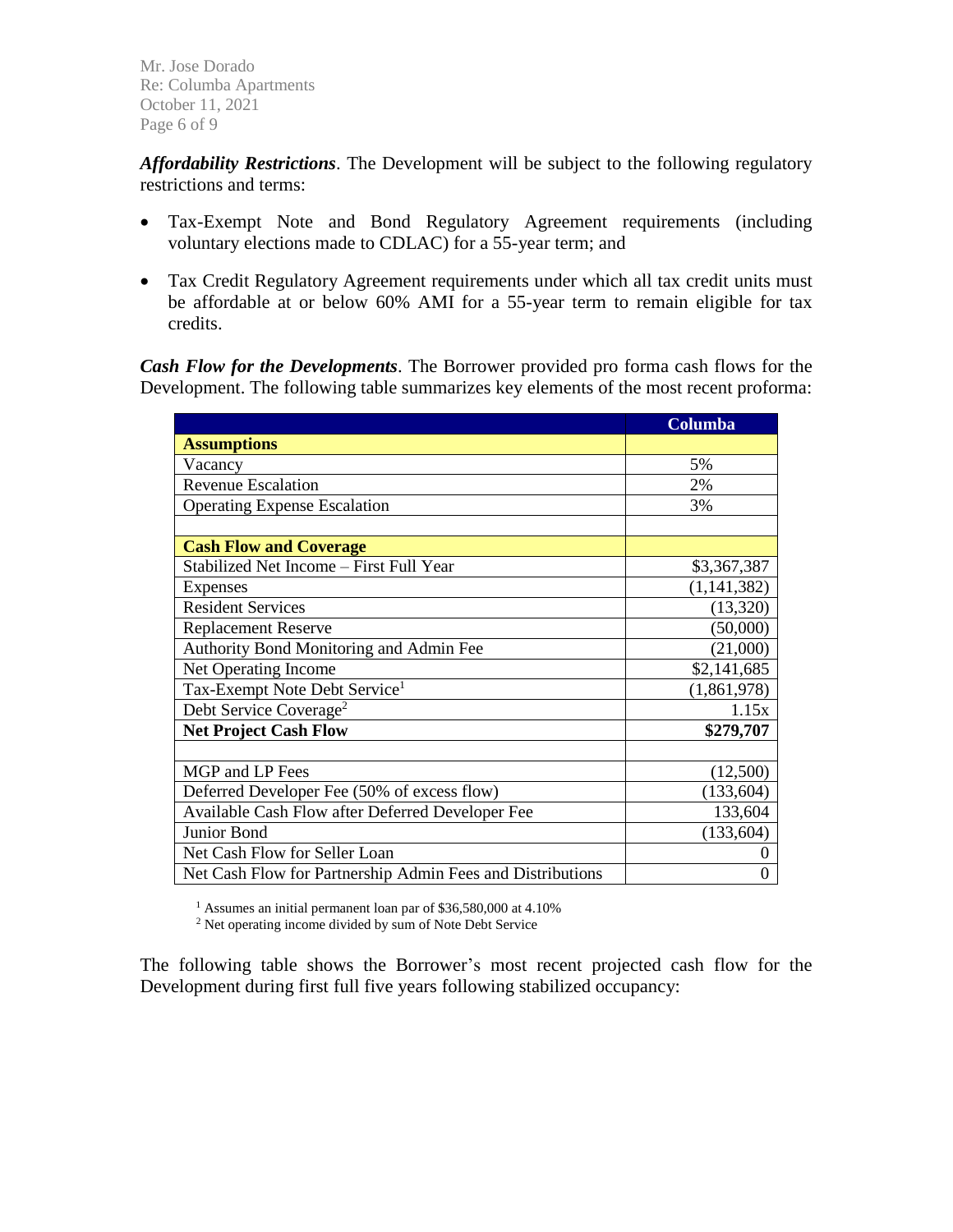Mr. Jose Dorado Re: Columba Apartments October 11, 2021 Page 7 of 9

|                            |                                                                  | Year          |                                                                       |                                                         |            |                             |
|----------------------------|------------------------------------------------------------------|---------------|-----------------------------------------------------------------------|---------------------------------------------------------|------------|-----------------------------|
| <b>Escalation Revenues</b> |                                                                  | $\mathbf{1}$  | $\overline{2}$                                                        | 3                                                       | 4          | 5                           |
| 2.00%                      | <b>Gross Scheduled Rent</b>                                      | 3,544,618     | 3,615,510                                                             | 3,687,821                                               | 3,761,577  | 3,836,809                   |
|                            | less 5% vacancy                                                  | (177, 231)    | (180, 776)                                                            | (184, 391)                                              | (188,079)  | (191, 840)                  |
|                            | <b>Total Net Income</b>                                          | 3,367,387     | 3,434,735                                                             | 3,503,430                                               | 3,573,498  | 3,644,968                   |
|                            | <b>Expenses</b>                                                  |               |                                                                       |                                                         |            |                             |
| 3.00%                      | <b>Operating Expenses</b>                                        | (1, 141, 382) |                                                                       | $(1,175,623)$ $(1,210,892)$ $(1,247,219)$ $(1,284,635)$ |            |                             |
| 3.00%                      | Services                                                         | (13,320)      | (13, 720)                                                             | (14, 131)                                               | (14, 555)  | (14, 992)                   |
| 3.00%                      | <b>Replacement Reserves</b>                                      | (50.000)      | (51,500)                                                              | (53,045)                                                | (54, 636)  | (56, 275)                   |
|                            | Issuer Bond Monitoring and Admin Fee                             | (21,000)      | (21,000)                                                              | (21,000)                                                | (21,000)   | (21,000)                    |
|                            | <b>Total Expenses + Reserves</b>                                 | (1,225,702)   | (1, 261, 843)                                                         | (1, 299, 068)                                           |            | $(1,337,410)$ $(1,376,903)$ |
|                            |                                                                  |               |                                                                       |                                                         |            |                             |
|                            | <b>Net Operating Income</b>                                      | 2,141,685     | 2,172,892                                                             | 2,204,361                                               | 2,236,088  | 2,268,065                   |
|                            | Permanent Note Service                                           |               | $(1,861,978)$ $(1,861,978)$ $(1,861,978)$ $(1,861,978)$ $(1,861,978)$ |                                                         |            |                             |
|                            | <b>Debt Service Coverage</b>                                     | 1.15x         | 1.17x                                                                 | 1.18x                                                   | 1.20x      | 1.22x                       |
|                            | Available Cash Flow after Permanent Loan Debt Service            | 279,707       | 310,914                                                               | 342,383                                                 | 374,110    | 406.087                     |
| 3.00%                      | Managing GP Fee                                                  | (5,000)       | (5, 150)                                                              | (5,305)                                                 | (5, 464)   | (5,628)                     |
|                            | LP Fee                                                           | (7,500)       | (7,500)                                                               | (7.500)                                                 | (7,500)    | (7,500)                     |
|                            | Project Cash Flow after MGP and LP Fees                          | 267,207       | 298,264                                                               | 329,579                                                 | 361,146    | 392,960                     |
|                            | Deferred Developer Fee (50% of excess cash flow)                 | (133, 604)    | (149, 132)                                                            | (164, 789)                                              | (180, 573) | (196, 480)                  |
|                            | Project Cash Flow after Deferred Developer Fee                   | 133,604       | 149,132                                                               | 164,789                                                 | 180,573    | 196,480                     |
|                            | Junior Bond (75% of Available Cash Flow after Deferred Dev. Fee) | (133, 604)    | (149, 132)                                                            | (164, 789)                                              | (180, 573) | (196, 480)                  |
|                            | Project Cash Flow after Junior Bond                              | 0             | $\Omega$                                                              | 0                                                       | 0          | $\mathbf 0$                 |
|                            | Seller Loan (12.5% of Available Cash Flow)                       | 0             | $\Omega$                                                              | $\Omega$                                                | $\Omega$   | 0                           |
|                            | Partnership Admin Fee (90% of Available Cash Flow)               | 0             | 0                                                                     | $\Omega$                                                | $\Omega$   | $\mathbf 0$                 |
|                            | <b>LP and GP Distributions</b>                                   |               |                                                                       |                                                         |            |                             |
|                            |                                                                  |               |                                                                       |                                                         |            |                             |

### **PUBLIC PURPOSE**

The Notes and Bonds are expected to result in the long-term affordability of 198 one, two and three-bedroom units in the City of Chula Vista: 21 units will be restricted and affordable to households earning 30% of AMI; 21 units will be restricted and affordable to households earning 50% of AMI; and 156 units will be restricted and affordable to households earning 60% of AMI. Two units will be occupied by resident managers and will be unrestricted.

The Bond Regulatory Agreement and the Tax Credit Regulatory Agreement will require that these affordability levels be maintained for a period of 55 years.

### **BENEFITS AND RISKS TO THE AUTHORITY**

The Notes and Bonds provide a vehicle for financing a portion of the construction costs of the Development. As proposed, the Notes and Bonds will result in the long-term affordability of 198 one, two and three-bedroom units in the City of Chula Vista with units restricted to income levels described in "Public Purpose" above.

The Notes and Bonds do not pose undue financial risk to the Housing Authority. The Notes and Bonds are not direct obligations of the Housing Authority or the City of Chula Vista. The Notes will evidence loans to be funded by the Lender, which has indicated its intention to hold the Notes for its own account. The Notes are expected to be paid down to \$36,580,000 following conversion. The Bonds will be purchased by the Fund, which also has indicated its intention to hold the Bonds for its own account; the Fund consists of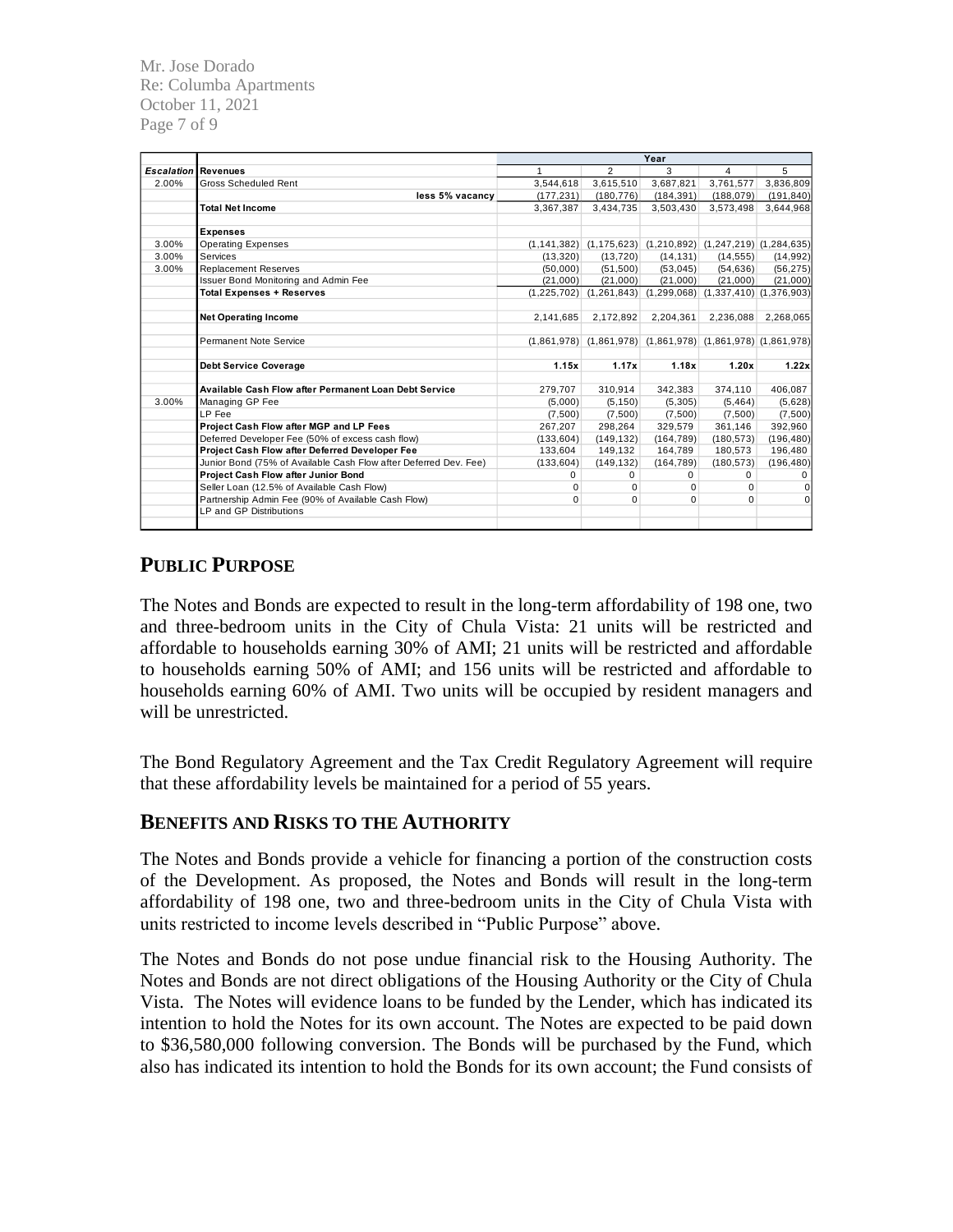Mr. Jose Dorado Re: Columba Apartments October 11, 2021 Page 8 of 9

individuals that are principals of Chelsea and understand the risks associated with the Development.

The primary risk is construction and lease-up risk – that the Development is not completed and/or leased up in a timely fashion. Given the development and project management experience of Chelsea, the target tenant population and the demand for affordable units, this risk seems remote. This risk is borne entirely by the Lender and the Fund, which includes Chelsea principals.

If the Housing Authority issues the Notes and Bonds in the amounts shown in the report, the Authority would receive an issuer fee at Note/Bond closing of \$152,791: equal to 0.20% times the initial aggregate par amount of the Notes and Bonds. The Authority also would receive estimated annual fees of \$21,000 to monitor the Notes.

Costs of issuance will be funded by the Borrower from low income housing tax credit contributions and/or other funds. The Borrower has agreed to indemnify the Housing Authority and Authority as to matters relating to the Notes and Bonds. However, the Borrower is a single purpose entity with no significant assets or source of income other than the Development and is generally not required to make up any cash flow shortfalls. Accordingly, Chelsea will be providing its indemnification.

### **RECOMMENDATIONS**

Ross Financial recommends that the Housing Authority proceed with the issuance of the Notes and Bonds based on the following findings:

- The Notes and Bonds will achieve a public purpose by providing an aggregate of 198 affordable units, with all units restricted to income levels at 30%, 50% and 60% of AMI.
- The Notes will evidence tax-exempt and taxable loans funded by a well-established, highly capitalized bank that is active in affordable housing lending. The Notes will be subject to restrictive transfer limitations at all times.
- The Bonds will be purchased by a Fund comprised of principals of Chelsea and other individuals who understand real estate risk and the risk of the Development. The Bonds are payable only from residual receipts from the Development after payment of the Notes and cannot default due to insufficient cash flow. The Fund and its participants expect to hold the Bonds through maturity and the Bonds will be subject to restrictive transfer limitations at all times.
- The Borrower has agreed to indemnify the Housing Authority and the Authority regarding matters relating to the financing. The Borrower will pay issuance costs from sources other than Note or Bond proceeds.